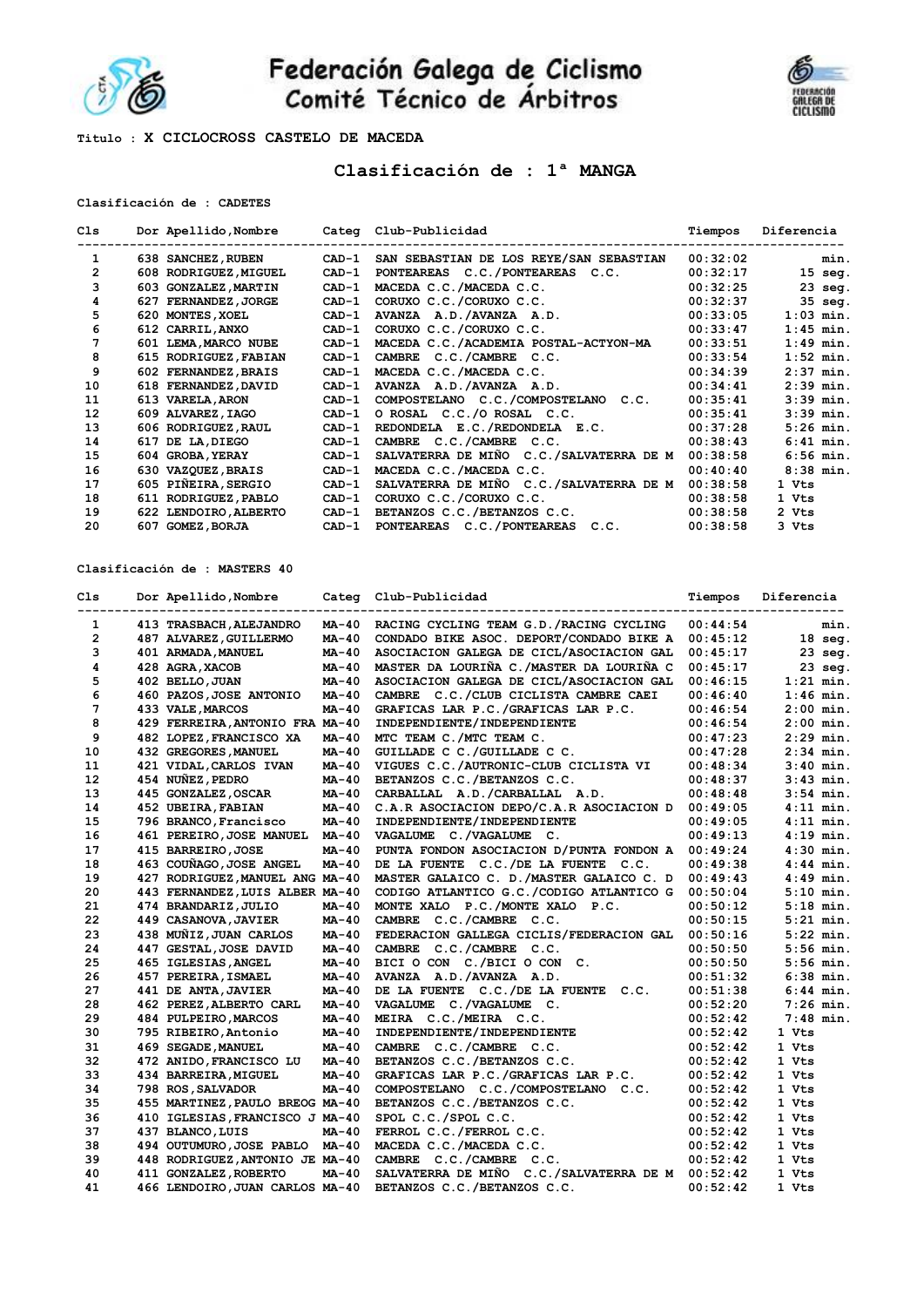

# Federación Galega de Ciclismo<br>Comité Técnico de Árbitros

| Lechico de Arbitros                               |          | <b>GALEGA DE</b><br><b>CICLISMO</b> |
|---------------------------------------------------|----------|-------------------------------------|
| CORBELO CLUB CICLISTA/CORBELO CLUB CICLI 00:52:42 |          | 1 Vts                               |
| ORENSANO C.C./ORENSANO C.C.                       | 00:52:42 | 1 Vts                               |
| ANTELANO C.C./ANTELANO C.C.                       | 00:52:42 | 1 Vts                               |
| PINARIUM C.D./PINARIUM C.D.                       | 00:52:42 | 2 Vts                               |

**Clasificación de : MASTERS 50**

**43** 425 GONZALEZ, JAVIER<br>**44** 495 VAZQUEZ, JOSE MANI

**44 495 VAZQUEZ,JOSE MANUEL MA-40<br>45 422 SANCHEZ,FELIX MA-40 45 422 SANCHEZ,FELIX MA-40 PINARIUM C.D./PINARIUM C.D. 00:52:42 2 Vts** 

| C1s            | Dor Apellido, Nombre            |       | Categ Club-Publicidad                                                    | Tiempos  | Diferencia  |
|----------------|---------------------------------|-------|--------------------------------------------------------------------------|----------|-------------|
|                | 501 DE LA, JAVIER               | MA-50 | CYCLING TEAM CABAÑAS C./NORINVER CYCLING                                 | 00:46:52 | min.        |
| $\overline{2}$ | 507 CASTRO, MARIO               | MA-50 | PADRONES C.C./PADRONES C.C.                                              | 00:47:28 | $36$ seq.   |
| 3              | 503 LAGO, JAVIER                | MA-50 | SPOL C.C./SPOL C.C.                                                      | 00:48:02 | $1:10$ min. |
| 4              | 516 MAGARIÑOS, JOSE MARIA MA-50 |       | CONDADO BIKE ASOC. DEPORT/CONDADO BIKE A                                 | 00:48:42 | $1:50$ min. |
| 5              | 502 GONZALEZ, ANTONIO           | MA-50 | SALVATERRA DE MIÑO C.C./SALVATERRA DE M                                  | 00:49:34 | $2:42$ min. |
| 6              | 508 VAZQUEZ, ENRIQUE            | MA-50 | MONTE XALO P.C./MONTE XALO P.C.                                          | 00:49:41 | $2:49$ min. |
| 7              | 512 GOMEZ, MANUEL               | MA-50 | BICI VERDE C.C./BICI VERDE C.C.                                          | 00:51:36 | $4:44$ min. |
| 8              |                                 |       | 538 HIDALGO, ENRIQUE JOSE MA-50 MASTER DA LOURIÑA C./MASTER DA LOURIÑA C | 00:51:36 | 1 Vts       |
| 9              | 506 GOMEZ, RICARDO              | MA-50 | PONTEAREAS C.C./PONTEAREAS C.C.                                          | 00:51:36 | 1 Vts       |
| 10             |                                 |       | 515 GONZALEZ, JOSE MANUEL MA-50 MACEDA C.C. / ACADEMIA POSTAL-ACTYON-MA  | 00:51:36 | 1 Vts       |

**Clasificación de : FEMINAS CADETES**

| C1s            | Dor Apellido, Nombre |         | Categ Club-Publicidad                   | Tiempos  | Diferencia   |
|----------------|----------------------|---------|-----------------------------------------|----------|--------------|
|                |                      |         |                                         |          |              |
|                | 801 SAA, NOELA       | $F-CAD$ | MACEDA C.C./ACADEMIA POSTAL-ACTYON-MA   | 00:29:32 |              |
| $\overline{2}$ | 802 GONZALEZ.AIDA    | $F-CAD$ | MACEDA C.C./ACADEMIA POSTAL-ACTYON-MA   | 00:30:35 | $1:03$ min.  |
| 3              | 806 CAPA, LAURA      | $F-CAD$ | FARTO CLUB CICLISTA/FARTO CLUB CICLISTA | 00:31:00 | $1:28$ min.  |
| 4              | 812 GARCIA, LAURA    | $F-CAD$ | BEMBIBRE BTT C.D. /C.D. BEMBIBREBTT     | 00:32:34 | $3:02$ min.  |
| 5              | 807 VILA, ZAIRA      | $F-CAD$ | CORUXO C.C./CORUXO C.C.                 | 00:34:10 | $4:38$ min.  |
| 6              | 803 PIÑEIRO, YAIZA   | $F-CAD$ | MACEDA C.C./MACEDA C.C.                 | 00:36:33 | $7:01$ min.  |
| 7              | 809 FERNANDEZ, LAURA | $F-CAD$ | 2.0 SPORT TEAM CLUB/2.0 SPORT TEAM CLUB | 00:37:20 | $7:48$ min.  |
| 8              | 813 GROBA, YRAYA     | $F-CAD$ | SALVATERRA DE MIÑO C.C./SALVATERRA DE M | 00:40:06 | $10:34$ min. |

# **Clasificación de : 2ª MANGA**

**Clasificación de : MASTERS 30**

| C1s            | Dor Apellido, Nombre            | Categ   | Club-Publicidad                            | Tiempos  | Diferencia     |
|----------------|---------------------------------|---------|--------------------------------------------|----------|----------------|
| 1              | 305 CARRETERO, LUCIANO JE MA-30 |         | CAMBRE C.C./CAMBRE C.C.                    | 00:43:58 | seg.           |
| $\overline{2}$ | 353 MESIAS, ALEJANDRO           | MA-30   | CICLOSQUINTENA C./CICLOSQUINTENA C.        | 00:43:58 | mt.            |
| 3              | 301 CALVETE, ANDRES             | $MA-30$ | CAMBRE C.C./CAMBRE C.C.                    | 00:44:11 | $13$ seq.      |
| 4              | 326 CHAPELA, JUAN JOSE          | $MA-30$ | MASTER MORRAZO C./MASTER MORRAZO C.        | 00:45:16 | $1:18$ min.    |
| 5              | 371 RODRIGUEZ, DANIEL           | MA-30   | MASTER DA LOURIÑA C./MASTER DA LOURIÑA C   | 00:45:29 | $1:31$ min.    |
| 6              | 339 MAYO, MARCOS                | $MA-30$ | BTT O TREITO C./BTT O TREITO C.            | 00:46:27 | $2:29$ min.    |
| 7              | 328 LAGE, BRUNO                 | MA-30   | LIMITE BIERZO C.D./LIMITE BIERZO C.D.      | 00:46:29 | $2:31$ min.    |
| 8              | 368 CANOSA, UXIO                | MA-30   | OS ESFOLA ARROS C.C./OS ESFOLA ARROS C     | 00:46:44 | $2:46$ min.    |
| 9              | 325 CHAPELA, ADRIAN             | $MA-30$ | MASTER MORRAZO C./MASTER MORRAZO C.        | 00:46:44 | $2:46$ min.    |
| 10             | 348 PEREZ, JOSE BENITO          | $MA-30$ | MACEDA C.C./ACADEMIA POSTAL-ACTYON-MA      | 00:46:44 | $2:46$ min.    |
| 11             | 306 FERNANDEZ, MARCOS           | $MA-30$ | VILALBA-AS PONTES C.C./VILALBA-AS PONTE    | 00:46:44 | $2:46$ min.    |
| 12             | 350 SEIJO, SANTIAGO             | MA-30   | DEL MAR DE MUGARDOS C./DEL MAR DE MUGAR    | 00:47:36 | $3:38$ min.    |
| 13             | 361 GONZALEZ, DAVID             | MA-30   | BURGAS BIKE TEAM C.D. / BURGAS BIKE TEAM C | 00:48:01 | $4:03$ min.    |
| 14             | 335 CORZON, ALVARO              | MA-30   | DUMBRIA C.C./DUMBRIA C.C.                  | 00:48:38 | $4:40$ min.    |
| 15             | 330 RODRIGUEZ, MIGUEL           | $MA-30$ | IN SITU C.C./IN SITU C.C.                  | 00:48:46 | $4:48$ min.    |
| 16             | 346 MENDEZ, PABLO DANIEL        | MA-30   | OSCAR PEREIRO FUNDACION/OSCAR PEREIRO      | 00:48:46 | $4:48$ min.    |
| 17             | 344 FERNANDEZ, MARCOS           | MA-30   | ASOCIACION GALEGA DE CICL/ASOCIACION GAL   | 00:50:09 | $6:11$ min.    |
| 18             | 309 RODRIGUEZ, ELOY             | $MA-30$ | VARA E PEDAL A.D.R./VARA E PEDAL A.D.R.    | 00:50:21 | $6:23$ min.    |
| 19             | 316 CATOIRA, ALBERTO            | MA-30   | PADRONES C.C./PADRONES C.C.                | 00:50:31 | $6:33$ min.    |
| 20             | 307 ESTEVEZ, JAVIER             | $MA-30$ | VERIN C.C./VERIN C.C.                      | 00:50:41 | $6:43$ min.    |
| 21             | 333 MIGUELEZ.LUIS               | MA-30   | GRUPETA PAN DE ZARKO C./GRUPETA PAN DE Z   | 00:50:45 | $6:47$ min.    |
| 22             | 362 BARREIRO, MIGUEL            | $MA-30$ | PUNTA FONDON ASOCIACION D/PUNTA FONDON A   | 00:50:45 | 1 Vts          |
| 23             | 698 VALVERDE, RUBEN             | MA-30   | PONTEAREAS C.C./PONTEAREAS C.C.            | 00:50:45 | 1 Vts          |
| 24             | 343 COSTAL, ELIAS               | MA-30   | ASOCIACION GALEGA DE CICL/ASOCIACION GAL   | 00:50:45 | 1 Vts          |
| 25             | 302 RUA, BENJAMIN               | MA-30   | CAMBRE C.C./CAMBRE C.C.                    | 00:50:45 | 1 Vts          |
| 26             | 315 MARTINEZ, PABLO             | $MA-30$ | C.D./PINARIUM C.D.<br>PINARIUM             | 00:50:45 | $2 \text{Vts}$ |
| 27             | 331 CARRO, BERNARDO             | MA-30   | IGAROBIKES RACING TEAM C./IGAROBIKES RAC   | 00:50:45 | 2 Vts          |
| 28             | 369 PADIN, MANUEL               | MA-30   | BUEU C.C./BUEU C.C.                        | 00:50:45 | 3 Vts          |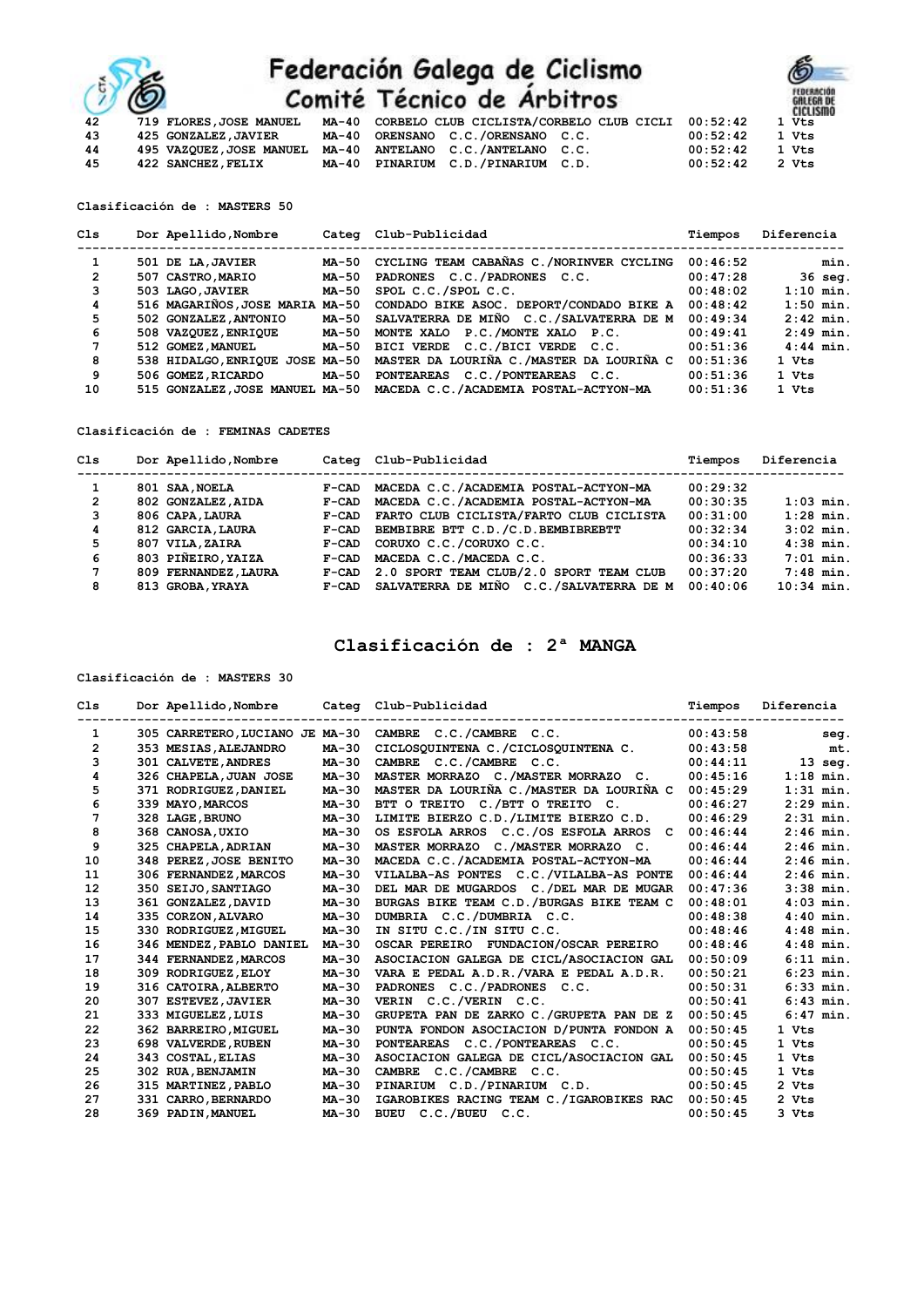

# Federación Galega de Ciclismo<br>Comité Técnico de Árbitros



| Cls | Dor Apellido, Nombre | Categ Club-Publicidad                   |          | Tiempos Diferencia |
|-----|----------------------|-----------------------------------------|----------|--------------------|
|     | 851 GARCIA, ANDREA   | F-JUN CAMBRE C.C./CAMBRE C.C.           | 00:47:30 | min.               |
|     | 856 ARIAS, ALBA      | F-JUN ARTEIXO-MB3 C.C./ARTEIXO-MB3 C.C. | 00:48:46 | $1:16$ min.        |

**Clasificación de : FEMINAS SUB23**

| Cls | Dor Apellido,Nombre   | Categ Club-Publicidad                                      |          | Tiempos Diferencia |
|-----|-----------------------|------------------------------------------------------------|----------|--------------------|
|     | 953 GONZALEZ, ZAIDA   | $F-S23$ CIDADE DE LUGO C. C./CIDADE DE LUGO - E $00:52:22$ |          | min.               |
|     | 954 CAÑAMERO, CARLOTA | F-S23 CORUXO C.C./CORUXO C.C.                              | 00:52:22 | 1 Vts              |

#### **Clasificación de : FEMINAS ELITE**

| Cls | Dor Apellido, Nombre     |         | Categ Club-Publicidad                                   | Tiempos  | Diferencia  |
|-----|--------------------------|---------|---------------------------------------------------------|----------|-------------|
|     | 901 CASTRO, ISABEL       |         | F-ELI CONDADO BIKE ASOC. DEPORT/CONDADO BIKE A 00:43:28 |          |             |
| 2   | 947 MARTINEZ, MONTSERRAT |         | F-M30 VIANA CICLO CLUBE SAERTE/VIANA CICLO CL 00:49:08  |          | $5:40$ min. |
|     | 902 MARTINEZ, XOANA      |         | F-ELI SALVATERRA DE MIÑO C.C./SALVATERRA DE M 00:52:22  |          | 1 Vts       |
| 4   | 904 ARAUJO.Cecilia       | $F-ELI$ | INDEPENDIENTE/INDEPENDIENTE                             | 00:52:22 | 1 Vts       |

**Clasificación de : FEMINAS GENERAL**

| Cls            | Dor Apellido, Nombre     | Categ   | Club-Publicidad                          | Tiempos  | Diferencia  |
|----------------|--------------------------|---------|------------------------------------------|----------|-------------|
|                | 901 CASTRO, ISABEL       | $F-ELI$ | CONDADO BIKE ASOC. DEPORT/CONDADO BIKE A | 00:43:28 |             |
| $\overline{2}$ | 851 GARCIA, ANDREA       | F-JUN   | CAMBRE C.C./CAMBRE C.C.                  | 00:47:30 | $4:02$ min. |
| 3              | 856 ARIAS, ALBA          | F-JUN   | ARTEIXO-MB3 C.C./ARTEIXO-MB3 C.C.        | 00:48:46 | $5:18$ min. |
| 4              | 947 MARTINEZ, MONTSERRAT | F-M30   | VIANA CICLO CLUBE SAERTE/VIANA CICLO CL  | 00:49:08 | $5:40$ min. |
| 5              | 953 GONZALEZ, ZAIDA      | $F-S23$ | CIDADE DE LUGO C. C./CIDADE DE LUGO - E  | 00:52:22 | $8:54$ min. |
| 6              | 902 MARTINEZ, XOANA      | $F-ELI$ | SALVATERRA DE MIÑO C.C./SALVATERRA DE M  | 00:52:22 | 1 Vts       |
| 7              | 904 ARAUJO.Cecilia       | $F-ELI$ | INDEPENDIENTE/INDEPENDIENTE              | 00:52:22 | 1 Vts       |
| 8              | 954 CAÑAMERO, CARLOTA    | $F-S23$ | CORUXO C.C./CORUXO C.C.                  | 00:52:22 | 1 Vts       |

### **Clasificación de : 3ª MANGA**

#### **Clasificación de : Elites**

| C1s            |    | Dor Apellido, Nombre   |              | Categ Club-Publicidad                                   | Tiempos  | Diferencia  |
|----------------|----|------------------------|--------------|---------------------------------------------------------|----------|-------------|
| 1              |    | 1 VALVERDE, ADRIAN     | <b>ELITE</b> | RIAS BAIXAS C.C./RIAS BAIXAS                            | 00:56:10 | min.        |
| $\overline{2}$ |    | <b>7 VAZQUEZ,OSCAR</b> | <b>ELITE</b> | OVCBIKES C.D.E.C./OVCBIKES C.D.E.C.                     | 00:57:03 | 53 seg.     |
| 3              |    | 8 PUNZON, JORGE        | <b>ELITE</b> | OSCAR PEREIRO FUNDACION/OSCAR PEREIRO                   | 00:57:24 | $1:14$ min. |
| 4              |    | 5 GONZALEZ, PAULO      | <b>ELITE</b> | SALVATERRA DE MIÑO C.C./SALVATERRA DE M                 | 00:57:33 | $1:23$ min. |
| 5              |    | 31 FERNANDEZ, LUIS     | <b>ELITE</b> | AVANZA A.D./AVANZA A.D.                                 | 00:57:33 | $1:23$ min. |
| 6              |    | 11 RODRIGUEZ, JOSE     | <b>ELITE</b> | C.C./DE LA FUENTE<br>DE LA FUENTE<br>C.C.               | 00:59:06 | $2:56$ min. |
| 7              |    | 25 BAÑA, FRANCISCO     | <b>ELITE</b> | C.C./COMPOSTELANO C.C.<br><b>COMPOSTELANO</b>           | 00:59:22 | $3:12$ min. |
| 8              |    | 27 ALLO, VICENTE JESU  | <b>ELITE</b> | CAMBRE C.C./CLUB CICLISTA CAMBRE CAEI                   | 00:59:22 | 1 Vts       |
| 9              | 67 | <b>GONZALEZ, MAURO</b> | <b>ELITE</b> | BICI O CON C./BICI O CON C.                             | 00:59:22 | 1 Vts       |
| 10             |    | 16 LEMA, ADRIAN        | <b>ELITE</b> | KAPELMUUR-HERMITAGE C.D.E/KAPELMUUR-HERM                | 00:59:22 | 1 Vts       |
| 11             |    | 28 SORDO, AQUILES      | <b>ELITE</b> | CAIMANES BETANZOS C. BTT/CAIMANES BETAN                 | 00:59:22 | 1 Vts       |
| 12             |    | 3 MATO.ANTONIO         | <b>ELITE</b> | TOXO P.C./TOXO P.C.                                     | 00:59:22 | 1 Vts       |
| 13             |    | 13 REY, ALVARO ANTON   | <b>ELITE</b> | CAMBRE C.C./CAMBRE C.C.                                 | 00:59:22 | 1 Vts       |
| 14             |    | 15 RAMON, OSCAR        | <b>ELITE</b> | LIMITE BIERZO C.D./LIMITE BIERZO C.D.                   | 00:59:22 | 1 Vts       |
| 15             |    | 19 SOUSA, JONATHAN     | <b>ELITE</b> | IN SITU C.C./IN SITU C.C.                               | 00:59:22 | 1 Vts       |
| 16             |    | 23 OTERO, PABLO        | <b>ELITE</b> | COMPOSTELANO C.C./COMPOSTELANO<br>C.C.                  | 00:59:22 | 1 Vts       |
| 17             |    | 22 OTERO, DARIO MANUEL | <b>ELITE</b> | <b>C.C./COMPOSTELANO</b><br><b>COMPOSTELANO</b><br>C.C. | 00:59:22 | 1 Vts       |
| 18             |    | 20 GONZALEZ, FERNANDO  | <b>ELITE</b> | IN SITU C.C./IN SITU C.C.                               | 00:59:22 | 1 Vts       |
| 19             |    | 30 LENDOIRO, CARLOS    | <b>ELITE</b> | BETANZOS C.C./BETANZOS C.C.                             | 00:59:22 | 2 Vts       |
| 20             |    | 33 MORANDEIRA, SERGIO  | <b>ELITE</b> | P.C./MONTE XALO P.C.<br><b>MONTE XALO</b>               | 00:59:22 | 2 Vts       |
| 21             |    | 29 BARBEITO, ALBERTO   | <b>ELITE</b> | CAIMANES BETANZOS C. BTT/CAIMANES BETAN                 | 00:59:22 | 3 Vts       |